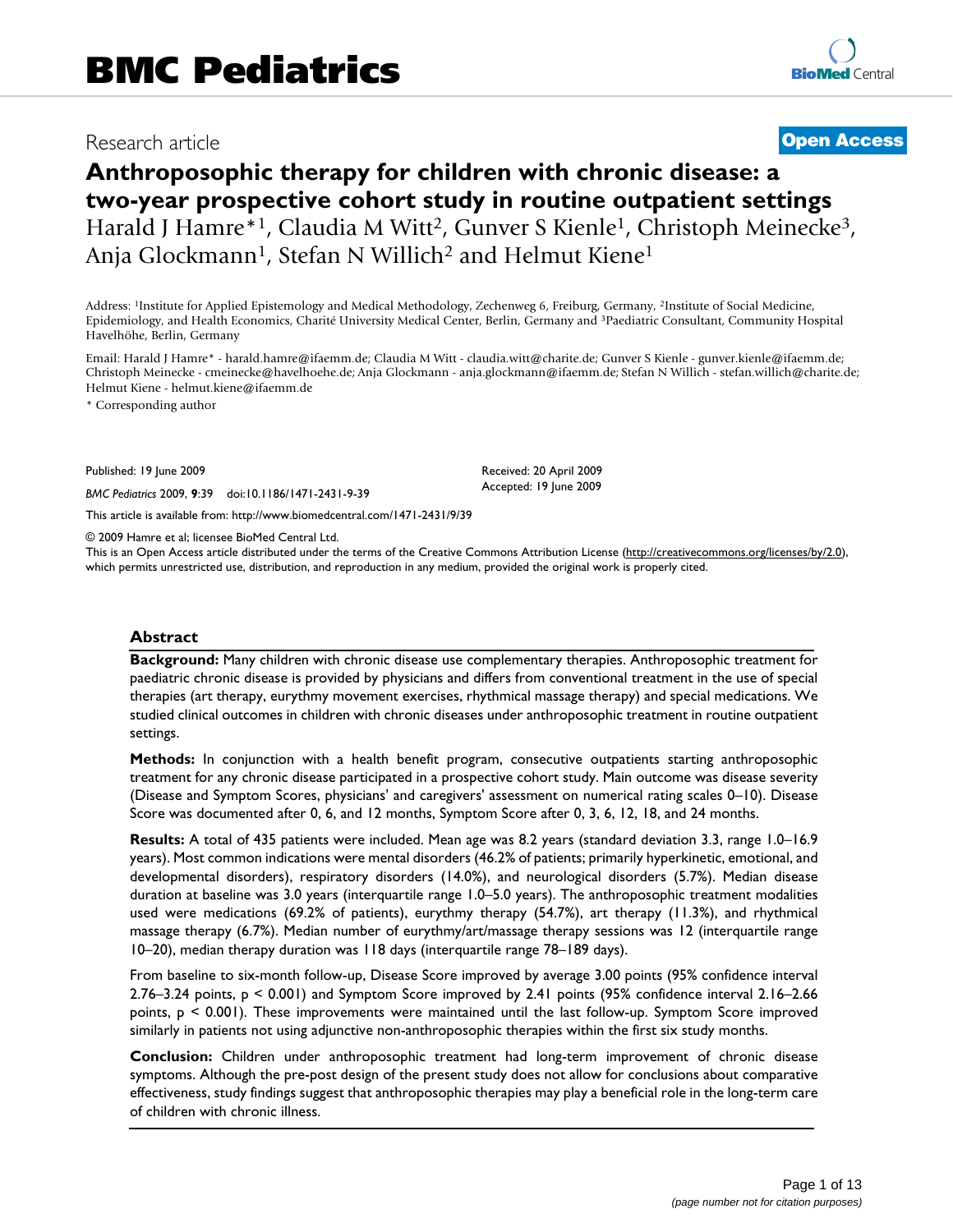# **Background**

Chronic illness affects 15%–18% of children [1] and can lead to functional limitation, dependency on therapies and medication, poor school performance, and impaired quality of life [1-4]. Strategies to improve the outcome of chronic paediatric illness include enhanced healthcare provision [5] and special educational and behavioural interventions [6-8]. Many children with chronic disease also receive complementary therapies [9-13], sometimes provided by their physicians. In Germany, several physician-provided complementary therapies have been reimbursed by health insurance companies as part of special health benefit programs [14-17]. In most of these complementary therapies the physician is the active person, directly treating (e. g. giving acupuncture) or prescribing therapy (e. g. homoeopathic medications), while the patient has a predominantly passive role. Anthroposophic medicine (AM), a complementary system of medicine founded by Rudolf Steiner and Ita Wegman [18], includes active (AM art and eurythmy therapy) as well as passive therapy modalities (massage, medications).

In AM art therapy the patients engage in painting, drawing, clay modelling, music or speech exercises [19]. In addition to psychological effects (e. g. activation, emotive expression, dialogical communication with the therapist and with the artistic medium) [20,21], AM art therapy can induce physiological effects: e. g. AM speech exercises have effects on heart rate rhythmicity and cardiorespiratory synchronization which are not induced by spontaneous or controlled breathing alone [22,23].

Eurythmy therapy (Greek: eurythmy = "harmonious rhythm") is an active exercise therapy, involving cognitive, emotional, and volitional elements [24]. During eurythmy therapy sessions the patients are instructed to perform specific movements with the hands, the feet or the whole body. Eurythmy movements are related to the sounds of vowels and consonants, to music intervals or to soul gestures, e. g. sympathy-antipathy [25]. Eurythmy exercises have specific effects on heart rate variability [26]. Qualification as an AM art or eurythmy therapist requires six years' training according to an international, standardised curriculum.

Rhythmical massage therapy was developed from Swedish massage by Ita Wegman, physician and physiotherapist [27], and is practiced by physiotherapists with 1 1/2–3 years specialised training. In rhythmical massage therapy, traditional massage techniques (effleurage, petrissage, friction, tapotement, vibration) are supplemented by gentle lifting and rhythmically undulating, stroking movements, where the quality of grip and emphasis of movement are altered to promote specific effects [28].

AM medications are of mineral, botanical or zoological origin or are chemically defined substances [29].

Prior to prescription of AM medications or referral to AM therapies, AM physicians have prolonged consultations with the patients and their caregivers. These consultations are used to take an extended history, to address constitutional and psychosocial aspect of the patients' illness, to explore the patients' and caregivers' preparedness to engage in treatment, and to select optimal therapy for each patient [19,28].

AM is practiced in 67 countries [30]. Related to the AM approach is an educational philosophy implemented in more than 3,000 Waldorf Schools, kindergartens, and curative education centres worldwide [31,32]. Waldorf school attendance has been associated with a reduced risk for atopic disease [33,34], possibly mediated by effects on the intestinal microflora from restrictive use of antibiotics and antipyretics in childhood infectious disease [34] or from a vegetarian diet [35].

Observational studies suggest that AM therapies can have clinically relevant effects in children with chronic diseases [24,36-45]. All these studies were monocentric, and all but four studies [36,37,42,44] had a sample size of 30 or less AM patients. Here we present a pre-planned subgroup analysis of 435 children from a multi-centre long-term study of AM therapy [15].

# **Methods**

# *Study design and objective*

This is a prospective cohort study in a real-world medical setting. The study was part of a research project on the effectiveness, costs, and safety of AM therapies in outpatients with chronic disease (Anthroposophic Medicine Outcomes Study, AMOS) [15,46,47]. The AMOS project was initiated by a health insurance company in conjunction with a health benefit program. The present preplanned analysis concerned the subgroup of children with chronic diseases. The primary research question concerned the range of indications for AM therapy as well as the outcome of disease symptoms. Further research questions concerned quality of life, use of adjunctive non-AM therapies, therapy satisfaction, and adverse reactions.

# *Setting, participants, and therapy*

All physicians certified by the Physicians' Association for Anthroposophical Medicine in Germany and working in an office-based practice or outpatient clinic were invited to participate in the AMOS study. Certification as an AM physician required a completed medical degree and a three-year structured postgraduate training. The participating physicians recruited consecutive patients starting AM therapy under routine clinical conditions. Patients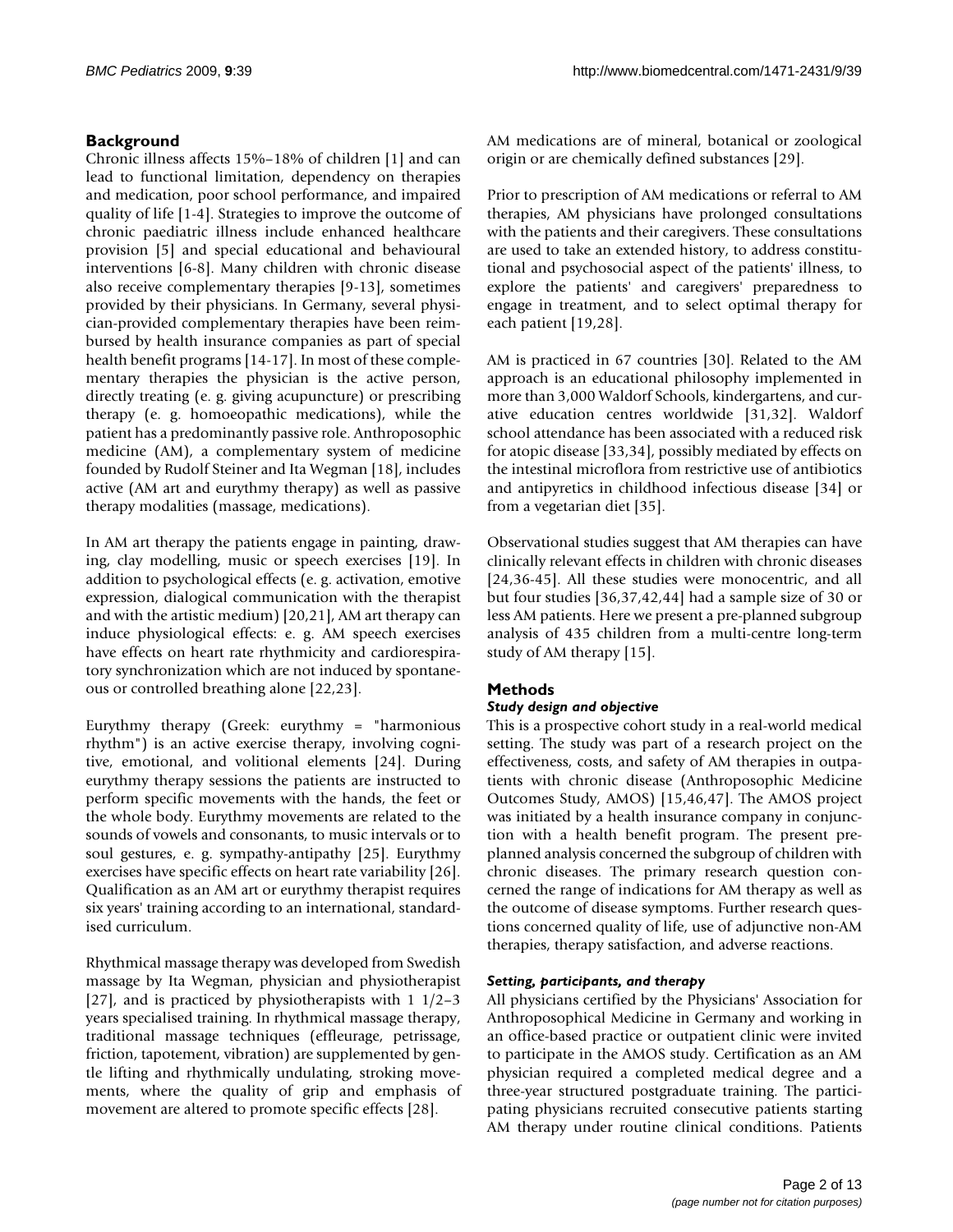enrolled in the period 1 January 1999 to 31 December 2005 were included in the present analysis if they fulfilled the eligibility criteria. Inclusion criteria were:

1. Outpatients aged 1–16 years.

2. AM-related consultation of at least 30 minutes followed by prescription of AM medication or referral to AM therapy (art, eurythmy or rhythmical massage) for any indication (main diagnosis).

3. Duration of main diagnosis of at least 30 days at study enrolment.

Patients were excluded if they had previously received the AM therapy in question (see inclusion criteria no. 2) for their main diagnosis. AM therapy was evaluated as a whole system [48] with subgroup analysis of evaluable therapy modality groups.

# *Primary outcome*

Primary outcome was disease severity at six-month follow-up. Disease severity was assessed on numerical rating scales [49] from 0 ("not present") to 10 ("worst possible"): Disease Score (physicians' global assessment of severity of main diagnosis); Symptom Score (caregivers' assessment of severity of one to six most relevant symptoms present at baseline). Disease Score was documented after 0 and 6 months, Symptom Score and quality of life (see below) after 0, 3, 6, 12, 18, and 24 months.

# *Secondary outcomes*

In patients aged 8–16 years, quality of life was assessed with self-report, using the KINDL® Questionnaire for Measuring Health-Related Quality of Life in Children and Adolescents, Total Quality of Life Score (0–100). For patients enrolled up till March 2001 the KINDL 40-item version [50] was used; for patients enrolled April 2001 and thereafter the KINDL 24-item version [51] (Kid-KINDL® for age 8–12 years, Kiddo-KINDL® for age 13–16 years) was used. The KINDL questionnaire addresses physical and emotional well-being, self-esteem, family, friends, and everyday functioning.

In patients aged < 8 years, quality of life was assessed by caregivers. For patients enrolled up till March 2001 the KITA Quality of Life Questionnaire [52] (age 1–7 years) was used. The KITA questionnaire comprises the subscales Psychosoma and Daily Life (0–100). For patients enrolled April 2001 and thereafter Kiddy-KINDL®, Total Quality of Life Score [51] (age 4–7 years) was used.

Therapy outcome rating  $(0-10)$ , satisfaction with therapy (0–10), and therapy effectiveness rating ("very effective, "effective", "less effective", "ineffective" or "not evaluable") were documented by the caregivers (effectiveness

rating also by the physicians) after 6 and 12 months. Adverse reactions to medications or therapies were documented by the caregivers after 6, 12, 18, and 24 months, and by the physicians after 6 months (for patients enrolled before 1 April 2001 also after 3, 9, and 12 months). The documentation included suspected cause, intensity (mild/moderate/severe = no/some/complete impairment of normal daily activities), and therapy withdrawal because of adverse reactions. Serious adverse events (death, life-threatening condition, acute in-patient hospitalization, new disease or accident causing permanent disability, congenital anomaly, new malignancy) were documented by the physicians throughout the study.

# *Data collection*

All data were documented with questionnaires returned in sealed envelopes to the study office. The physicians documented eligibility criteria; the therapists documented AM therapy administration; all other items were documented by the caregivers or patients unless otherwise stated. The patient responses were not made available to the physicians. The physicians were compensated 40 Euro (after March 2001: 60 Euro) per included and fully documented patient, while the patients and their caregivers received no compensation.

The data were entered twice by two different persons into Microsoft® Access 97. The two datasets were compared and discrepancies resolved by checking with the original data.

# *Quality assurance, adherence to regulations*

The study was approved by the Ethics Committee of the Faculty of Medicine Charité, Humboldt University, Berlin, Germany, and was conducted according to the Declaration of Helsinki and largely following the ICH Guideline for Good Clinical Practice E6. Written informed consent was obtained from all patients before enrolment.

# *Data analysis*

The data analysis was performed on all patients fulfilling the eligibility criteria, using SPSS® 14.0.1 (SPSS Inc., Chicago, Ill, USA) and StatXact® 5.0.3 (Cytel Software Corporation, Cambridge, MA, USA). Diagnoses were coded according to the International Classification of Diseases, Tenth Revision (ICD-10).

For continuous data the two-tailed t-test was used. For binominal data the two-tailed McNemar test and Fisher's exact test were used. Significance criteria were p < 0.05 or 95% confidence interval (95%-CI) not including 0. Since this was a descriptive study, no adjustment for multiple comparisons was performed [53].

Pre-post effect sizes were calculated as Standardised Response Mean (= mean change score divided by the standard deviation of the change score) and classified as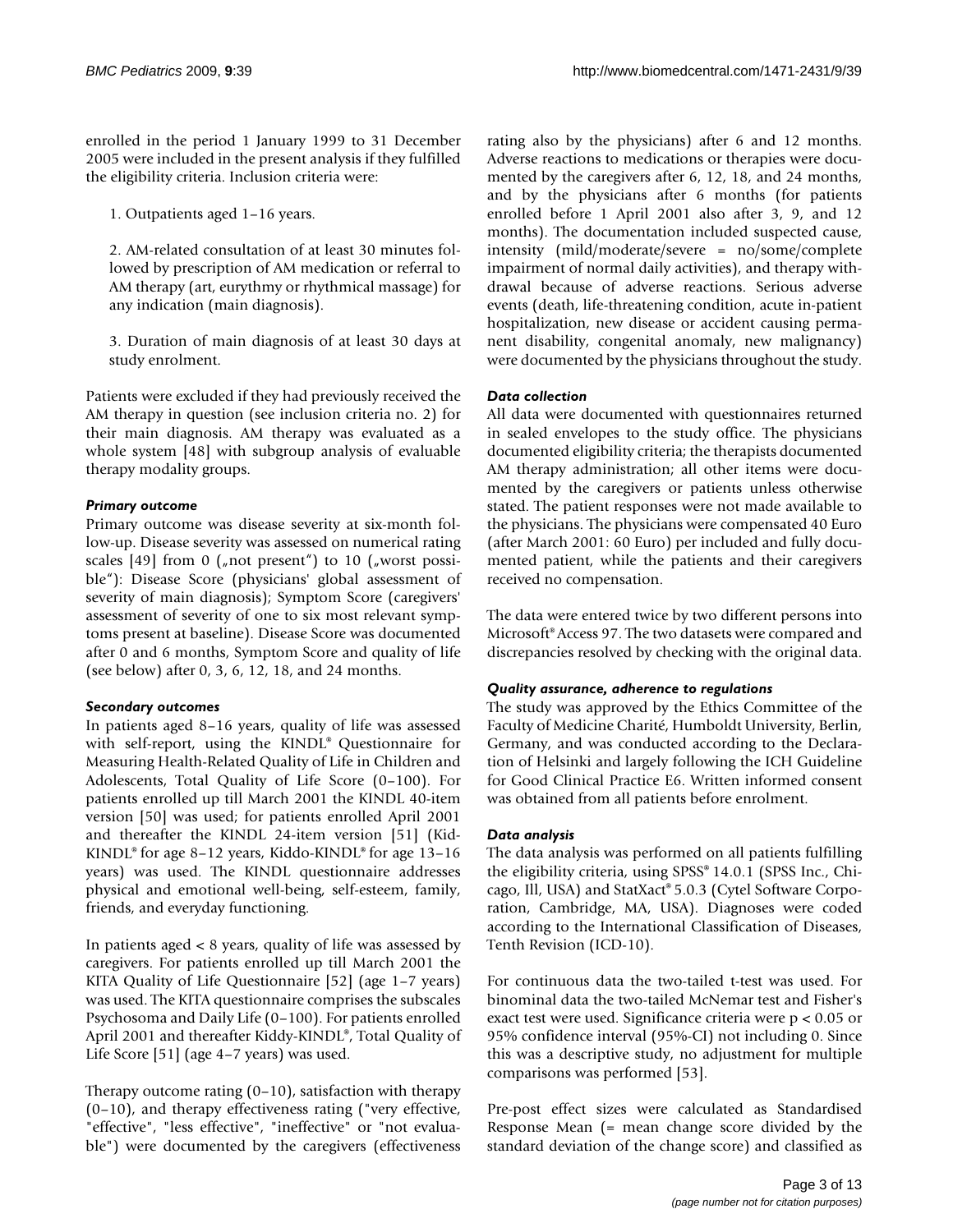minimal (< 0.20), small (0.20–0.49), medium (0.50– 0.79), and large ( $\geq$  0.80) [54,55]. In the main analysis, clinical outcomes were analysed in patients with evaluable data for each follow-up, without replacement of missing values.

Three pre-planned sensitivity analyses (SA1–SA3) were performed to assess the influence of patient attrition, natural recovery, and adjunctive diagnosis-relevant non-AM therapies on the 0–6-month Symptom Score outcome. SA1 concerned attrition bias: Missing values after six months were replaced with the last value carried forward. SA2 concerned natural recovery, which was assumed to be unlikely in AMOS patients with disease duration of at least one year [56]: The sample was therefore restricted to patients with disease duration of at least 12 months prior to study enrolment. SA3 concerned the effects of relevant non-AM therapies, and was performed on diagnosis groups with at least 15 evaluable patients (mental, respiratory or musculoskeletal diseases, headache syndromes, urinary incontinence). In SA3 this sample was restricted to patients not using diagnosis-related non-AM therapies during the first six study months (listed in Table 1).

Stepwise multiple linear regression analysis was performed to identify predictors of Symptom Score change from baseline after 6 and 12 months. Criterion for inclusion of variables in the model was  $p < 0.05$  and for exclusion  $p \ge 0.10$ . The following independent variables were analysed:

• Socio-demographics: age, gender, household size, living with father, visiting Waldorf School, health insurance coverage, year of enrolment.

• Disease status at baseline: diagnosis (five categories), disease duration, disease severity, baseline Symptom Score, number of comorbid disorders, therapies in the preceding year (number of AM therapy sessions, number of patient-months of AM medication and non-AM medications, respectively, number of sessions with physiotherapy/occupational therapy/play therapy).

• Therapy factors: physician setting (primary care or other), physician qualification (general practitioner, paediatrician), number of years since the physician's medical qualification, previous treatment by the physician, number of patients enrolled by the physician, duration of consultation with the physician at study enrolment, main AM therapy modality (eurythmy, art, rhythmical massage, medical), number of years since the AM therapist's qualification, reimbursement of costs of AM therapies, therapies in months 0–6

| Table 1: Diagnosis-related non-anthroposophic therapies in months 0–6 |  |  |
|-----------------------------------------------------------------------|--|--|
|                                                                       |  |  |

| Main diagnosis (International<br><b>Classification of Diseases,</b><br><b>Tenth Edition)</b> | Non-anthroposophic therapies                                                                                                        |                                                      | <b>Patients with therapy</b> |       |
|----------------------------------------------------------------------------------------------|-------------------------------------------------------------------------------------------------------------------------------------|------------------------------------------------------|------------------------------|-------|
|                                                                                              | <b>Drugs</b><br>(Anatomical Therapeutic Chemical<br><b>Classification Index)</b>                                                    | Non-medication                                       | N                            | %     |
| Mental disorders (F00-F99)                                                                   | Antiepileptic, psycholeptic, analeptic, and<br>anti-addiction drugs<br>(N03A, N05-06, N07B)                                         | Occupational therapy, play<br>therapy                | 31/175                       | 17.7% |
| Respiratory disorders (100-199)                                                              | Respiratory drugs (H02, 101-02, 104-05,<br>[07A, L03, R01, R03, R06-07),                                                            | Relevant surgery                                     | 18/52                        | 34.6% |
| Musculoskeletal diseases<br>(M00-M99)                                                        | Immunosuppressive, musculoskeletal,<br>analgesic, and antidepressant drugs<br>(L04, M01-05, M09, N02A-B, N06A)                      | Physiotherapy, relevant<br>surgery                   | 3/16                         | 18.8% |
| Headache disorders<br>$(G43-G44, R51)$                                                       | Analgesics, antimigraine drugs,<br>antidepressants (C04AX01, C07AA05,<br>C07AB02, C08CA06, C08DA01, N02,<br>N03AG01, N06A, N07CA03) |                                                      | 0/17                         | 0.0%  |
| Urinary incontinence (R32)                                                                   | Vasopressin and analogues (H01BA)                                                                                                   | Alarm therapy, occupational<br>therapy, play therapy | 1/36                         | 2.8%  |
| Total (evaluable patients)                                                                   |                                                                                                                                     |                                                      | 53/296                       | 17.9% |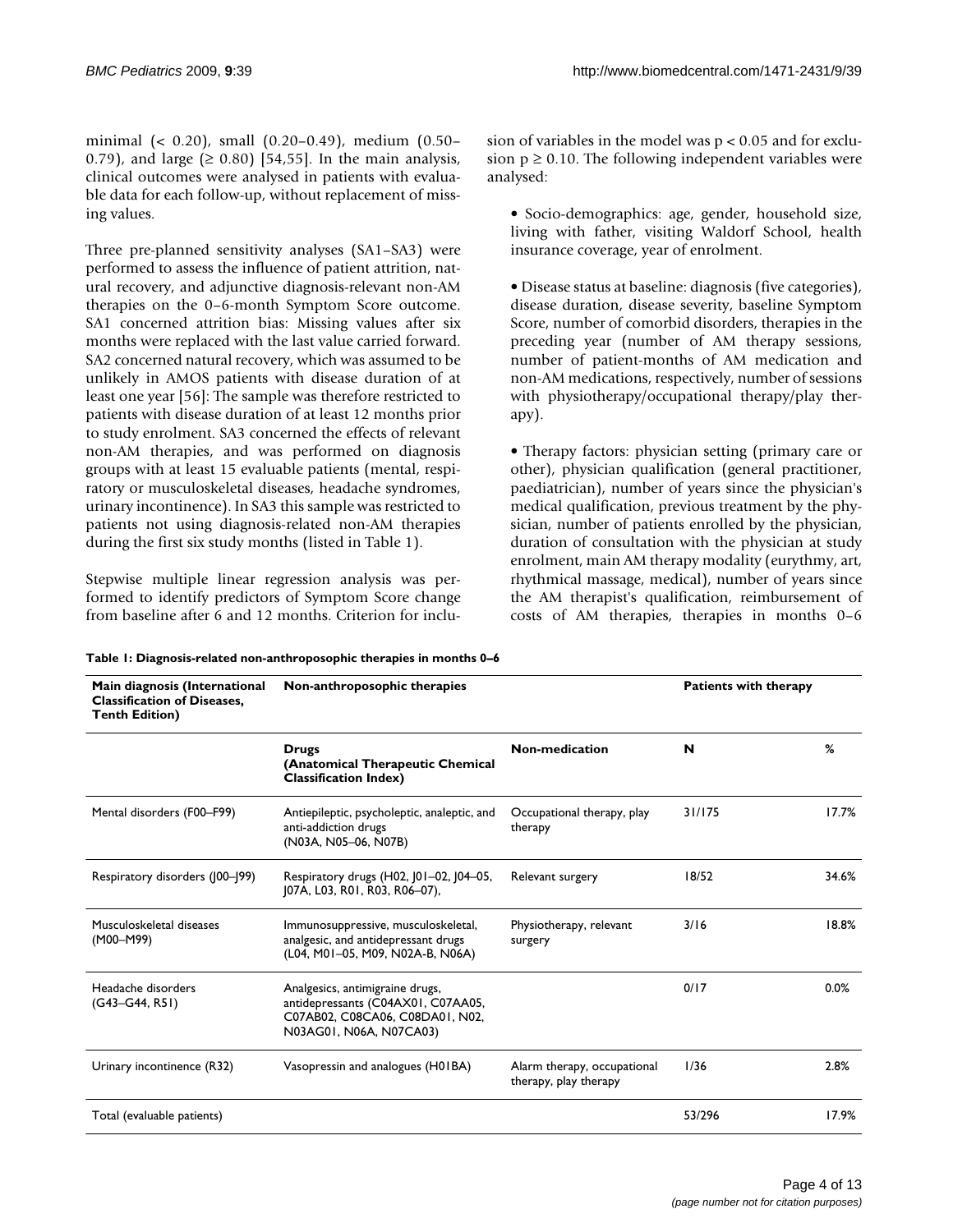(number of AM therapy sessions, number of patientmonths of AM medication and non-AM medications, respectively, number of sessions with physiotherapy/ occupational therapy/play therapy).

Missing values for independent variables were replaced by the respective mean values. Model assumptions for linear regression were checked and verified. A few outliers with studentised residuals  $\geq 3$  standard deviations were identified and excluded from the analyses (see Results for exceptions).

# **Results**

## *Participating physicians and therapists*

The patients were enrolled by 85 physicians with six different qualifications (57 general practitioners, 20 paediatricians, four internists, two otorhinolaryngologists, one gynaecologist, and one psychiatrist). Comparing these physicians to AM-certified physicians in Germany with the same six qualifications but without study patients (n = 295), no significant differences were found regarding gender (63.5% vs. 60.3% men), age (mean  $46.6 \pm 6.5$  vs. 48.8  $\pm$  8.3 years), number of years in practice (17.9  $\pm$  7.1 vs.  $19.8 \pm 9.2$  years) or the proportion of physicians working in primary care (88.2% vs. 83.7%).

The patients were treated by 131 different AM therapists (art, eurythmy, rhythmical massage). Comparing these therapists to certified AM therapists in Germany without study patients ( $n = 1,046$ ), no significant differences were found regarding gender (78.6% vs. 81.1% women) or age (mean 49.4  $\pm$  8.0 vs. 50.4  $\pm$  9.6 years). The number of years since therapist qualification was  $11.1 \pm 6.4$  and  $13.4$ ± 8.9 years in therapists with and without study patients, respectively (mean difference 2.3 years, 95%-CI 0.8–3.9 years,  $p = 0.004$ ).

# *Patient recruitment and follow-up*

From 1 January 1999 to 31 December 2005, a total of 490 patients aged 1–16 years were assessed for eligibility. Of these patients, 435 fulfilled all eligibility criteria and were included in the study. 55 patients were not included for the following reasons: patients' baseline questionnaire missing  $(n = 15)$ , physicians' baseline questionnaire missing (n = 8), patients' and physicians' baseline questionnaire dated > 30 days apart (n = 15), disease duration < 30 days  $(n = 13)$ , previous or ongoing use of AM therapy in question  $(n = 4)$ . Included and not included patients did not differ significantly regarding age, gender, disease duration, baseline Disease Score or baseline Symptom Score. A mental or behavioural disorder (ICD-10: F00–F99) was more frequent in included than in not included patients  $(46.2\% \text{ vs. } 25.5\%, \text{ p} = 0.004).$ 

A total of 54.0% (235 of 435) of patients were enrolled by general practitioners, 41.4% by paediatricians, and 4.6%

by other specialists. The physicians' settings were primary care practices (79.0% of evaluable patients,  $n = 323/409$ ), referral practices (4.2%), and outpatient clinics (16.9%). Each physician enrolled 1–4 patients (71%,  $n = 60/85$ physicians), 5–9 patients (20%) or  $\geq$  10 patients (13%), with a median of 2.0 patients enrolled per physician (range 1–62 patients, interquartile range [IQR] 1.0–5.5 patients).

The last patient follow-up ensued on 16 February 2008. A total of 97.5% ( $n = 424/435$ ) of patients returned at least one follow-up questionnaire. The patients were administered a total of 2,175 follow-up questionnaires, out of which 1,816 (83.5%) were returned. Follow-up rates were 94.5% (n = 411/435), 88.3%, 83.7%, 77.2%, and 73.8% after 3, 6, 12, 18, and 24 months, respectively.

Respondents ( $n = 384$ ) and non-respondents ( $n = 51$ ) of the six-month patient-follow-up did not differ significantly regarding age, gender, diagnosis, disease duration, baseline Disease Score or baseline Symptom Score. Corresponding comparisons of respondents ( $n = 314$ ) and nonrespondents ( $n = 112$ ) of the 24-month-follow-up also showed no significant differences, except for baseline Disease Score which was  $6.4 \pm 1.8$  points in respondents and  $6.9 \pm 1.7$  points in non-respondents (mean difference 0.6 points,  $95\%$ -CI 0.2–0.9 points,  $p = 0.005$ ). The physicians' six-month follow-up documentation was available for 89.7% ( $n = 390/435$ ) of patients.

# *Baseline characteristics*

The patients were recruited from 15 of 16 German federal states. Mean age was  $8.2 \pm 3.3$  years (range 1.0–16.9 years). A total of 58.9% ( $n = 256/435$ ) of the patients were boys. Mean household size (including the patient) was  $4.2 \pm 1.5$  persons. A Waldorf school was attended by 50.4% (n = 139/276) of school pupils and by 32.0% of all patients.

The main diagnosis was a mental disorder (ICD-10: F00– F99) in 46% of patients (Table 2). Most common diagnosis subgroups were F90–F98 Behavioural and emotional disorders with onset usually occurring in childhood and adolescence (27.8%, n = 121/435 patients) and F80–F89 Disorders of psychological development (10.1%, n = 44). Most common three-digit level ICD-10 diagnoses were F90 Hyperkinetic disorders (16.1%, n = 70/435), R32 Unspecified urinary incontinence  $(8.7\% , n = 38)$ , J45 Asthma (8.0%, n = 35), and F98 Other behavioural and emotional disorders with onset usually occurring in childhood and adolescence  $(5.1\% , n = 22)$ . Median disease duration was 3.3 years (IQR 1.0–5.0 years, mean  $3.4 \pm 2.7$ years).

A current comorbid disease was present in  $63.6\%$  (n = 276/434) of evaluable patients, with a median of 1.0 (IQR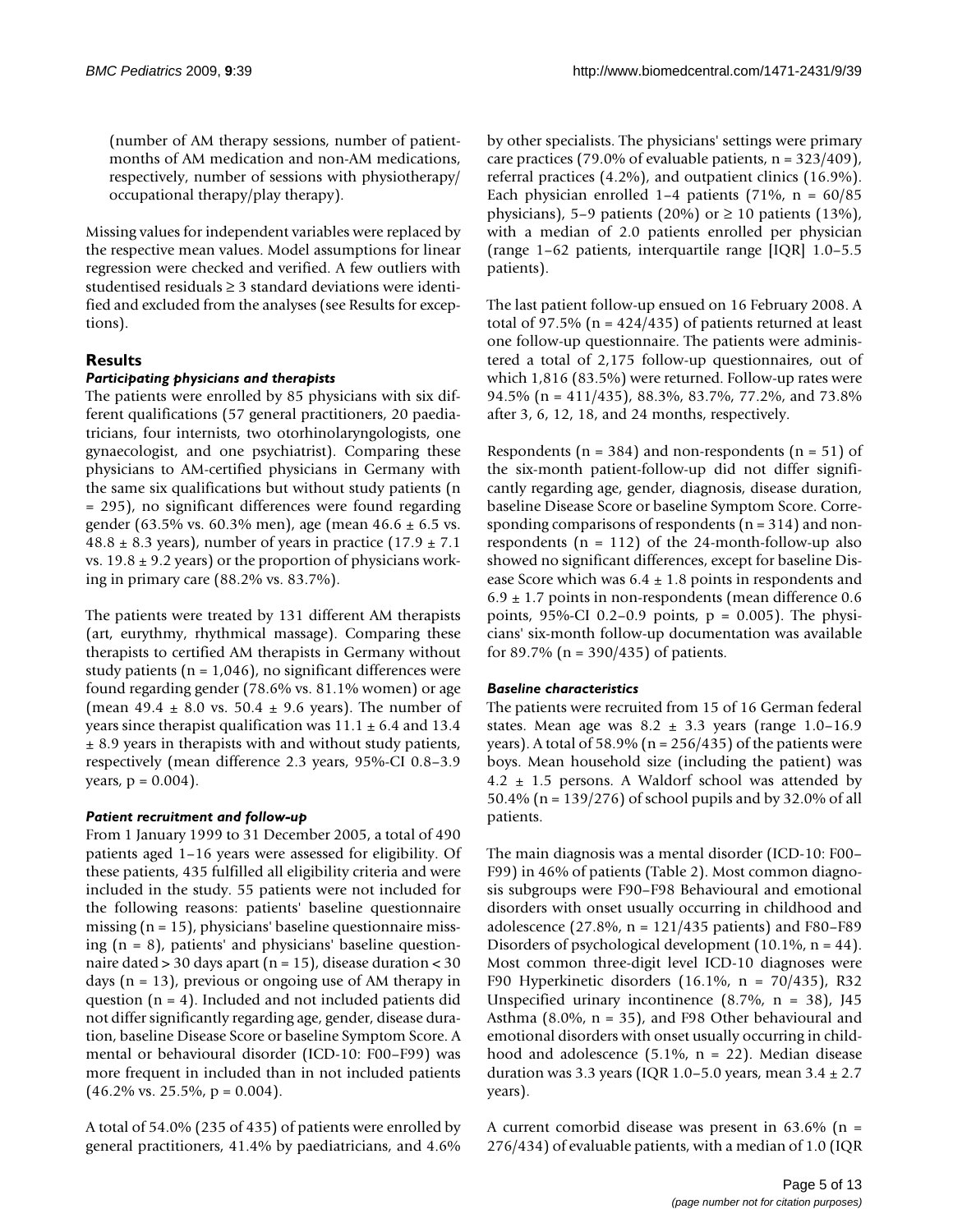#### **Table 2: Baseline data of study population**

| Item                                                                                              | N       | %     |
|---------------------------------------------------------------------------------------------------|---------|-------|
| Age groups                                                                                        |         |       |
| $\cdot$ 1-3 years                                                                                 | 32/435  | 7.4%  |
| $\cdot$ 4-7 years                                                                                 | 183/435 | 42.1% |
| $\cdot$ 8-12 years                                                                                | 175/435 | 40.2% |
| • 13-16 years                                                                                     | 45/435  | 10.3% |
| Living with                                                                                       |         |       |
| • Mother                                                                                          | 424/435 | 97.5% |
| • Father                                                                                          | 339/435 | 77.9% |
| • Siblings                                                                                        | 339/435 | 77.9% |
| • Other persons                                                                                   | 50/435  | 11.5% |
| • More than one person                                                                            | 396/433 | 91.5% |
| School pupils                                                                                     |         |       |
| . Ist to 3rd form                                                                                 | 148/275 | 53.8% |
| • 4th to 6th form                                                                                 | 86/275  | 31.3% |
| • 7th to I Ith form                                                                               | 41/275  | 4.9%  |
| Health insurance coverage                                                                         |         |       |
| • Statutory                                                                                       | 389/434 | 89.6% |
| • Private                                                                                         | 45/434  | 10.4% |
| Main diagnosis, International Classification of Diseases, Tenth Edition                           |         |       |
| • F00-F99 Mental and behavioural disorders                                                        | 201/435 | 46.2% |
| • R00-R99 Symptoms, signs and abnormal clinical and laboratory findings, not elsewhere classified | 80/435  | 18.4% |
| • J00-J99 Diseases of the respiratory system                                                      | 61/435  | 14.0% |
| • G00-G99 Diseases of the nervous system                                                          | 25/435  | 5.7%  |
| • M00-M99 Diseases of the musculoskeletal system and connective tissue                            | 17/435  | 3.9%  |
| • Other                                                                                           | 51/435  | 11.7% |
| Disease duration                                                                                  |         |       |
| $\cdot$ 1-2 months                                                                                | 15/435  | 3.4%  |
| $\cdot$ 3-5 months                                                                                | 15/435  | 3.4%  |
| • 6-11 months                                                                                     | 40/435  | 9.2%  |
| $\cdot$ 1-4 years                                                                                 | 241/435 | 55.4% |
| $\bullet \geq 5$ years                                                                            | 124/435 | 28.5% |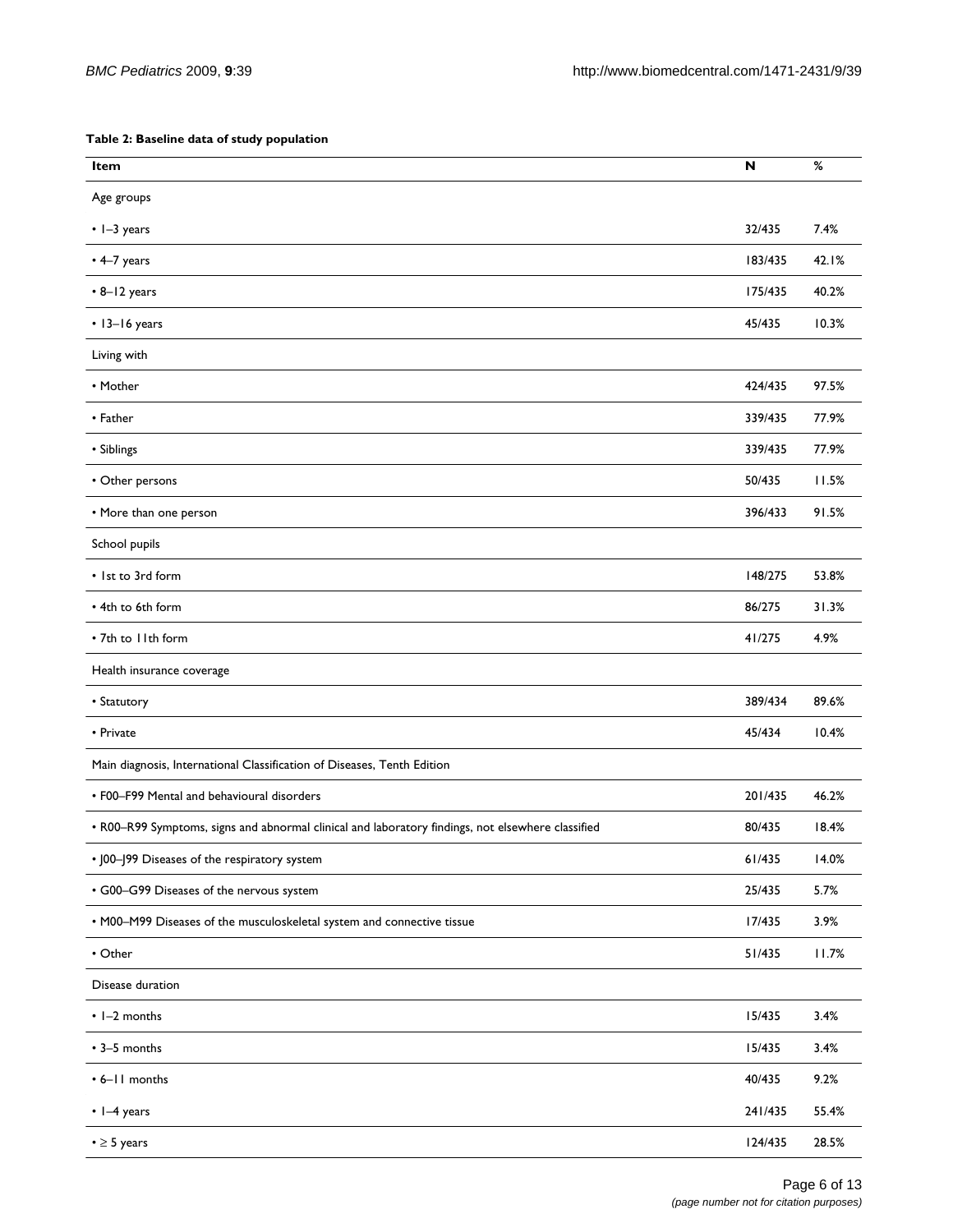0.0–2.0) comorbid diseases. The most common comorbid diseases were R00–R99 Symptoms, signs and abnormal clinical and laboratory findings, not elsewhere classified (19.7%,  $n = 90/458$  diagnoses), F00–F99 Mental and behavioural disorders (17.5%), J00–J99 Diseases of the respiratory system (13.8%), L00–L99 Diseases of the skin and subcutaneous tissue (9.6%), and D50–D89 Diseases of the blood and blood-forming organs and certain disorders involving the immune mechanism (6.1%). Further baseline data are presented in Table 2.

# *Therapy*

At study enrolment, the duration of the consultation with the AM physician was < 30 min in 53.1% (n =  $231/435$ ) of patients, 30–44 min in 21.1%, 45–59 min in 12.6%, and  $\geq 60$  min in 13.1% of patients. At enrolment, 16.3%  $(n = 71/435)$  of patients started AM therapy provided by the physician, while the remaining  $83.7\%$  (n = 364) were referred to AM eurythmy/art/massage therapy. Of these 364 patients,  $86.8\%$  (n = 316) had the planned AM therapy,  $0.5\%$  (n = 2) did not have AM therapy, and for 12.6%  $(n = 46)$  the AM therapy documentation is incomplete or inconclusive. AM therapies used were eurythmy therapy  $(n = 238 \text{ patients})$ , rhythmical massage therapy  $(n = 29)$ , and art therapy  $(n = 49)$  with the therapy modalities painting/drawing/clay ( $n = 17$ ), speech exercises ( $n = 17$ ), and music ( $n = 15$ ). The AM eurythmy/art/massage therapy started median 13 (IQR 3–41) days after enrolment. Median therapy duration was 118 days (IQR 78–189 days), median number of therapy sessions was 12 (IQR 10–20). AM medications were used by  $41.6\%$  (n = 181/ 435) of patients in months 0–6 and by 69.2% (n = 301) in months 0–24.

Use of diagnosis-related non-AM therapies within the first six study months was analysed in patients with a main diagnosis of mental, respiratory or musculoskeletal diseases, headache syndromes (ICD-10 G43–G44, R51) or urinary incontinence, altogether n = 335 patients. Patients were classified as users if they had used at least one of the listed therapies (Table 1) for at least one day per month. Out of 296 evaluable patients, 82.1% ( $n = 243$ ) had no diagnosis-related non-AM therapy.

# *Primary outcome*

Disease and Symptom Scores (Figure 1) improved significantly and progressively between baseline and all subsequent follow-ups. After six months, an improvement of  $\geq$ 50% of baseline scores was observed in 46.7% (n = 169/ 362) and 41.7% (n = 159/381) of evaluable patients for Disease and Symptom Scores, respectively. Standardised Response Mean effect sizes for the 0–6 month comparison were large for both scores (1.30 and 0.97, respectively). Symptom Score improved significantly in all four therapy modality groups (medical, eurythmy, art, rhythmical massage) (Table 3).

We performed three sensitivity analyses of the 0–6 month outcome of Symptom Score (Table 4: SA1–SA3; see Methods for further description). SA1+2 had only small effects, reducing the average improvement by maximum 5%  $(2.41 - 2.28$  points). SA3 increased the improvement by  $9\%$  (2.42 $-$ 2.63 points). Combining SA1+2+3, Symptom Score improvement was increased by 5%  $(2.42-2.54)$ points).

Predictors of Symptom Score improvement from baseline after 6 and 12 months were identified by stepwise multiple linear regression analysis (see Methods for details). The models for 0–6 month and 0–12 month improvement explained 23% and 26% of the variance, respectively (Table 5). Three variables were significant predictors in both models:

• Symptom Score at baseline: For each 1.00 point increase in baseline Symptom Score (increase means worse symptoms), the Symptom Score improvement will increase by average 0.67 and 0.71 points after 6 and 12 months, respectively. Baseline Symptom Score was the strongest predictor, explaining 17% and 20% of the variance after 6 and 12 months, respectively.

• Disease Score at baseline: For each 1.00 point increase in baseline Disease Score (increase means more severe disease), the Symptom Score improvement will decrease by average 0.18 points and 0.21 points after 6 and 12 months, respectively.

• Disease duration: For each year of disease duration prior to study enrolment, the improvement will decrease by 0.10 and 0.14 points after 6 and 12 months, respectively.

In addition, the 0–6 month improvement was positively predicted by the variables 'main AM therapy modality medical' and 'previous treatment by physician' (these two predictions disappeared when one identified outlier was included in the analysis, see Methods for details) and negatively predicted by the number of sessions with physiotherapy, occupational therapy or play therapy in the previous year, while the 0–12 month improvement was positively predicted by enrolment by a general practitioner and negatively predicted by a main diagnosis of F00–F99 Mental and behavioural disorders.

# *Secondary outcomes*

The quality of life scores in all age groups improved significantly between baseline and nearly all subsequent follow-ups (23 significant and 2 non-significant improvements in 25 pre-post comparisons). Effect sizes for the 0–6 month comparison were medium for KITA Psychosoma (0.52) and small for the remaining four scores (range 0.29–0.41, Table 3).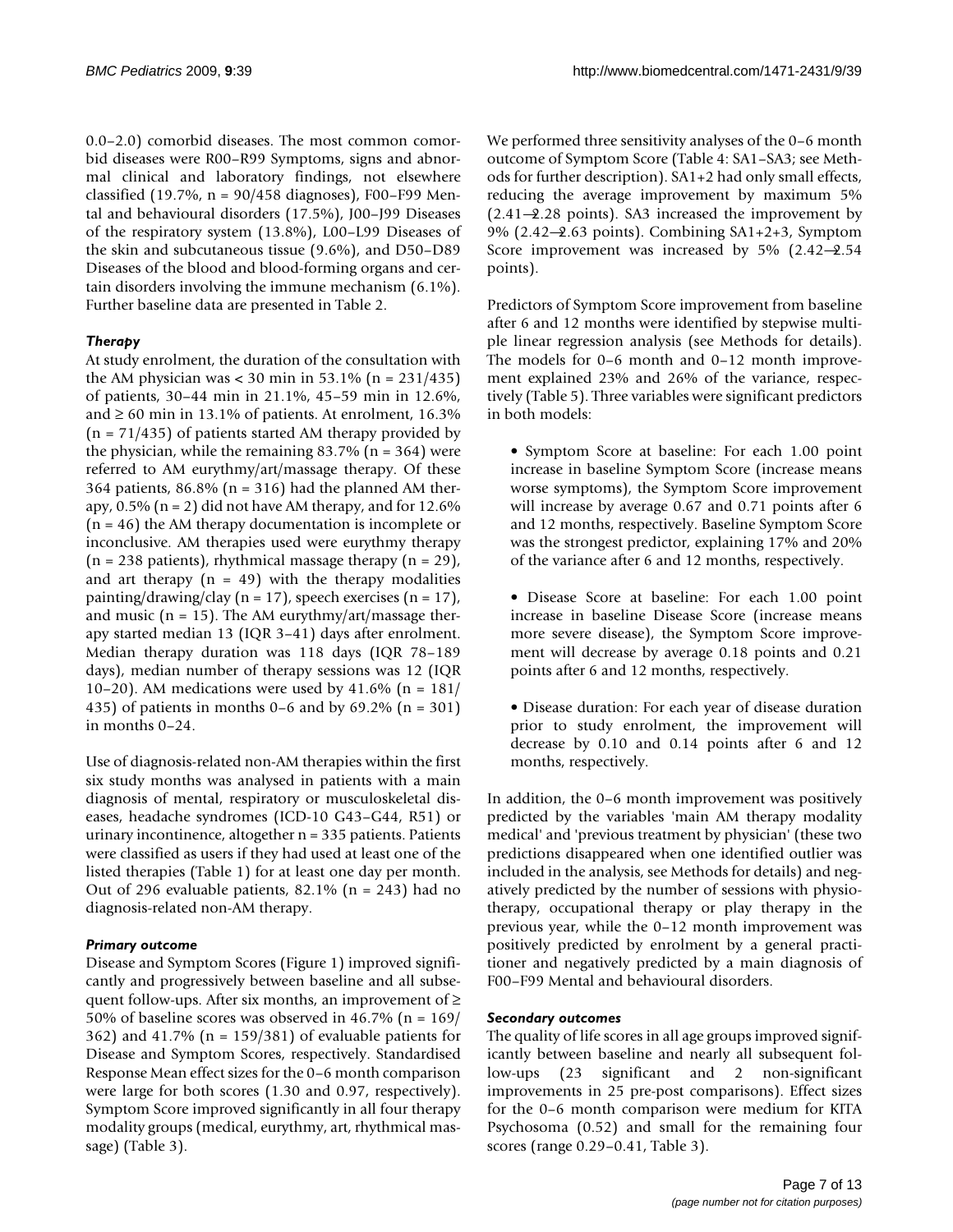| <b>Outcome (range)</b>                | Age years | N   | 0 months      | 6 months      | 0-6 month difference* |         | <b>SRM</b> |
|---------------------------------------|-----------|-----|---------------|---------------|-----------------------|---------|------------|
|                                       |           |     | Mean (SD)     | Mean (SD)     | <b>Mean (95%-CI)</b>  | P-value |            |
| Disease Score (0-10)                  | $I-I6$    | 362 | 6.49(1.75)    | 3.49(2.25)    | $3.00(2.76 - 3.24)$   | < 0.001 | 1.30       |
| Symptom Score (0-10)                  | $I-I6$    |     |               |               |                       |         |            |
| • All patients                        |           | 381 | 6.21(1.76)    | 3.80(2.34)    | $2.41(2.16-2.66)$     | < 0.001 | 0.97       |
| • Medical treatment                   |           | 60  | 5.72 (1.56)   | 2.86(2.45)    | $2.86(2.22 - 3.50)$   | < 0.001 | 1.16       |
| • Eurythmy therapy                    |           | 239 | 6.37(1.84)    | 4.04(2.33)    | $2.33(2.02 - 2.65)$   | < 0.001 | 0.95       |
| • Art therapy                         |           | 51  | 6.35(1.38)    | 3.86(2.05)    | $2.49(1.90 - 3.09)$   | < 0.001 | 1.18       |
| • Rhythmical massage therapy          |           | 31  | 5.70 (1.84)   | 3.73(2.32)    | $1.97(0.82 - 3.11)$   | 0.001   | 0.63       |
| KINDL 40-item, Total** (0-100)        | $8 - 16$  | 69  | 67.93(11.18)  | 71.83(11.18)  | $3.89$ (1.43-6.36)    | 0.002   | 0.38       |
| KINDL (Kid or Kiddo) Total*** (0-100) | $8 - 16$  | 104 | 68.48 (13.06) | 72.19 (11.35) | $3.71(1.24 - 6.18)$   | 0.004   | 0.29       |
| KITA Psychosoma <sup>*</sup> (0-100)  | $I - 7$   | 80  | 67.92 (15.21) | 75.73 (13.74) | $7.81(4.45 - 11.18)$  | < 0.001 | 0.52       |
| KITA Daily Life <sup>**</sup> (0-100) | $I - 7$   | 87  | 59.39 (19.48) | 66.14 (19.03) | $6.75(3.00 - 10.50)$  | 0.001   | 0.38       |
| KINDL (Kiddy) Total*** (0-100)        | $4 - 7$   | 104 | 67.82 (9.97)  | 71.78 (9.62)  | $3.97(2.07 - 5.87)$   | < 0.001 | 0.41       |

#### **Table 3: Clinical outcomes 0–6 months**

\*Positive differences indicate improvement. \*\*Patients enrolled up till 31 March 2001. \*\*\*Patients enrolled 1 April 2001 and thereafter. SRM: Standardised Response Mean effect size (minimal: < 0.20, small: 0.20–0.49, medium: 0.50–0.79, large:  $\geq$  0.80).

At six-month follow-up, the caregivers' average therapy outcome rating (numeric scale from 0 "no help at all" to 10 "helped very well") was  $7.12 \pm 2.56$  and the caregivers' satisfaction with therapy (from 0 "very dissatisfied" to 10 "very satisfied") was  $7.87 \pm 2.27$ .

The caregivers' effectiveness rating of eurythmy, art or rhythmical massage therapy was positive ("very effective" or "effective") in  $78.8\%$  (n =  $242/307$ ) of evaluable patients who had started therapy, and negative ("less effective", "ineffective" or "not evaluable") in 21.2%. The physicians' effectiveness rating was positive in 79.7% (n = 274/344) and negative in 20.3%. From 6- to 12-month follow-up, caregiver satisfaction with therapy decreased by average 0.38 points (95%-CI 0.13–0.63, p = 0.003) whereas caregivers' therapy outcome rating, and caregivers' as well as physicians' effectiveness rating did not change significantly.

Adverse reaction to AM therapies were reported in 1.3%  $(n = 4/316)$  of therapy users (eurythmy therapy:  $n = 2$ , rhythmical massage therapy:  $n = 2$ ). The intensity of these reactions was moderate ( $n = 3$ ) or not documented ( $n =$ 1); the AM therapy was stopped due to adverse reactions

in two patients (eurythmy therapy:  $n = 1$ , rhythmical massage therapy:  $n = 1$ ). The frequency of reported adverse drug reactions was  $2.3\%$  (n =  $7/301$  users) for AM medications and 8.3% ( $n = 22/264$  users) for non-AM medications ( $p = 0.002$ ).

Serious adverse events occurred in five patients. Four patients were acutely hospitalised and one patient had permanent disability from a whiplash injury. None of these events were causally related to any therapy or medication.

#### **Discussion**

This two-year prospective cohort study is the first large study of AM therapy for children with chronic disease performed in office-based settings. We aimed to obtain information on AM therapy under routine conditions in Germany and studied the disease spectrum and clinical outcomes in children aged 1–16 years starting AM treatment for chronic diseases. Most frequent indications were mental/behavioural disorders (primarily hyperkinetic, emotional, and developmental disorders) and respiratory diseases. Following AM therapy, statistically significant improvements of disease symptoms and quality of life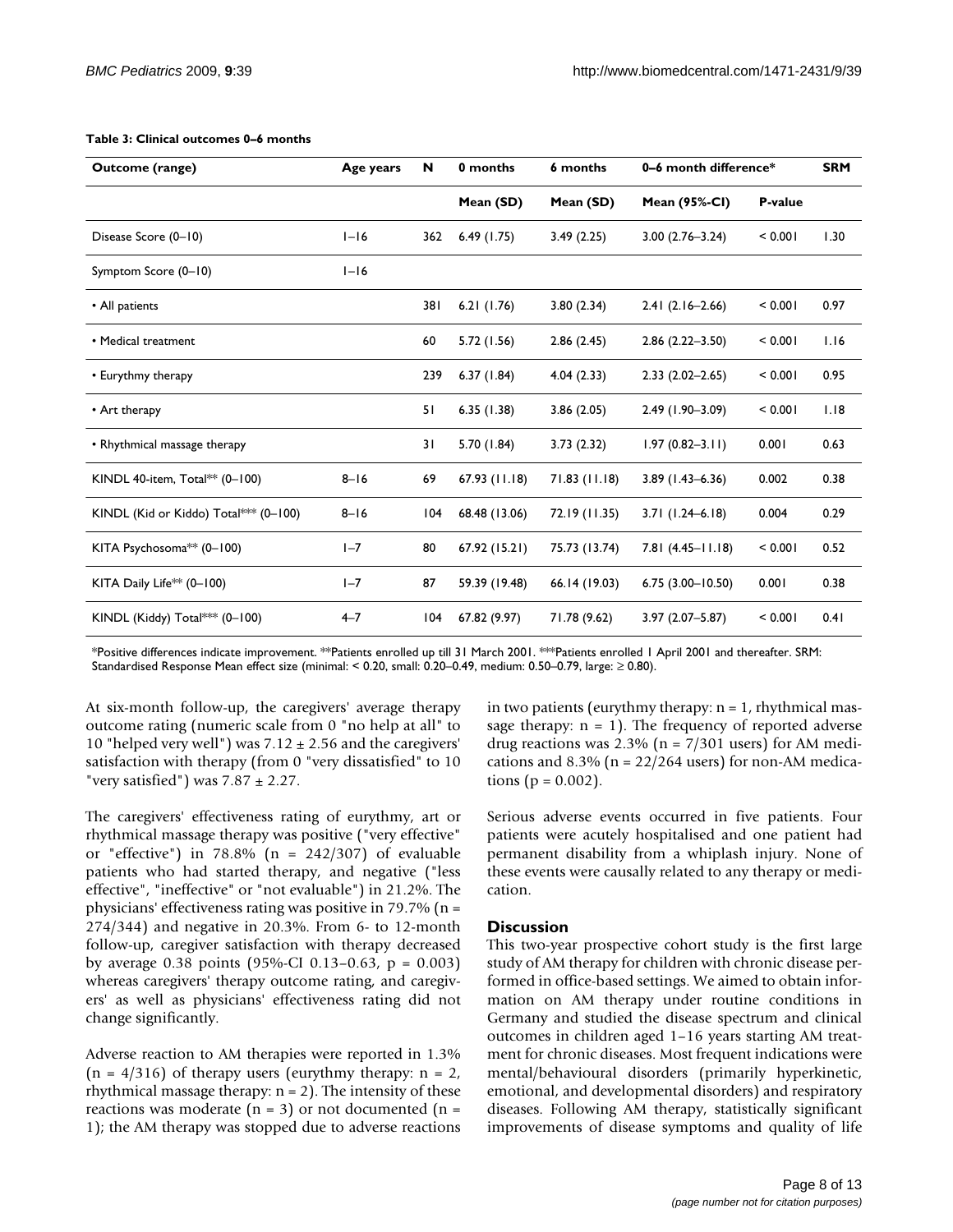

### **Figure 1**

**Disease and Symptom Scores**. Range: 0 "not present", 10 "worst possible". Disease Score: physicians' assessment, n = 426. Symptom Score: caregivers' assessment, n = 433.

were observed. The symptom improvement was similar in patients not using diagnosis-relevant adjunctive non-AM therapies. A strong positive predictor of improvement after 6 and 12 months was higher baseline symptom intensity (caregivers' rating); weaker and negative predictors were higher disease severity (physicians' rating) and longer disease duration. Adverse reactions to AM therapies and medications were infrequent and not serious.

Strengths of this study include a detailed assessment of the therapy setting and therapy-related factors, a long follow-

| Table 4: Symptom Score 0–6 months: sensitivity analyses (SA) |  |  |  |  |  |
|--------------------------------------------------------------|--|--|--|--|--|
|--------------------------------------------------------------|--|--|--|--|--|

up period, and a high representativeness due to the participation of 14% of eligible AM physicians and AM therapists in Germany. The participating physicians and therapists resembled eligible but not participating AM physicians and AM therapists with respect to demographic characteristics, and the included patients resembled not included patients regarding baseline characteristics (except for a possible over-representation of mental disorders). These features suggest that the study to a high degree mirrors contemporary AM use in outpatient settings.

A limitation of the study is the absence of a comparison group receiving conventional treatment or no therapy. Accordingly, for the observed improvements one has to consider several other causes apart from the AM treatment. We therefore conducted a sensitivity analysis of Symptom Score, estimating the influence of attrition bias, adjunctive non-AM therapies, and natural recovery. These three factors together explained only 5% of the improvement. According to a previous analysis from this research program [56], regression to the mean due to symptom fluctuation with preferential self-selection to therapy and study inclusion at symptom peaks explained up till 0.43 points (14%) of the improvement of Disease Score, which would correspond to approximately 18% of the Symptom Score improvement in the present analysis. Other possible confounders are psychological factors and non-specific effects. However, since AM therapy was evaluated as a whole system [48], the question of specific therapy effects vs. non-specific effects (placebo effects, context effects,

| <b>Analysis</b>                                                                                                                | N    | 0 months   | 6 months   | 0–6 month difference  |         |  |
|--------------------------------------------------------------------------------------------------------------------------------|------|------------|------------|-----------------------|---------|--|
|                                                                                                                                |      | Mean (SD)  | Mean (SD)  | Mean (95%-CI) P-value |         |  |
| Main analysis: Patients with evaluable Symptom Score at 0 and 6 months                                                         | 38 I | 6.21(1.76) | 3.80(2.34) | $2.41(2.16-2.66)$     | < 0.001 |  |
| SAI: Last value carried forward                                                                                                | 433  | 6.15(1.80) | 3.87(2.35) | $2.28(2.05 - 2.52)$   | < 0.001 |  |
| SA2: Patients with disease duration $\geq 12$ months at study enrolment                                                        | 320  | 6.29(1.76) | 3.91(2.28) | $2.39(2.13 - 2.65)$   | < 0.001 |  |
| $SAI + SA2$                                                                                                                    | 364  | 6.24(1.78) | 3.96(2.30) | $2.28(2.03 - 2.52)$   | < 0.001 |  |
| Patients with main diagnosis of mental, musculoskeletal or respiratory<br>diseases, headache disorders or urinary incontinence |      |            |            |                       |         |  |
| Main analysis: Patients with evaluable Symptom Score at 0 and 6 months                                                         | 297  | 6.26(1.72) | 3.84(2.35) | $2.42(2.13 - 2.71)$   | < 0.001 |  |
| SA3: Patients not using diagnosis-related non-anthroposophic therapies (see<br>Table 1) in months 0-6                          | 239  | 6.32(1.71) | 3.69(2.29) | $2.63(2.32-2.95)$     | < 0.001 |  |
| $SAI + SA2 + SA3$                                                                                                              | 204  | 6.40(1.71) | 3.87(2.21) | $2.54(2.22 - 2.86)$   | < 0.001 |  |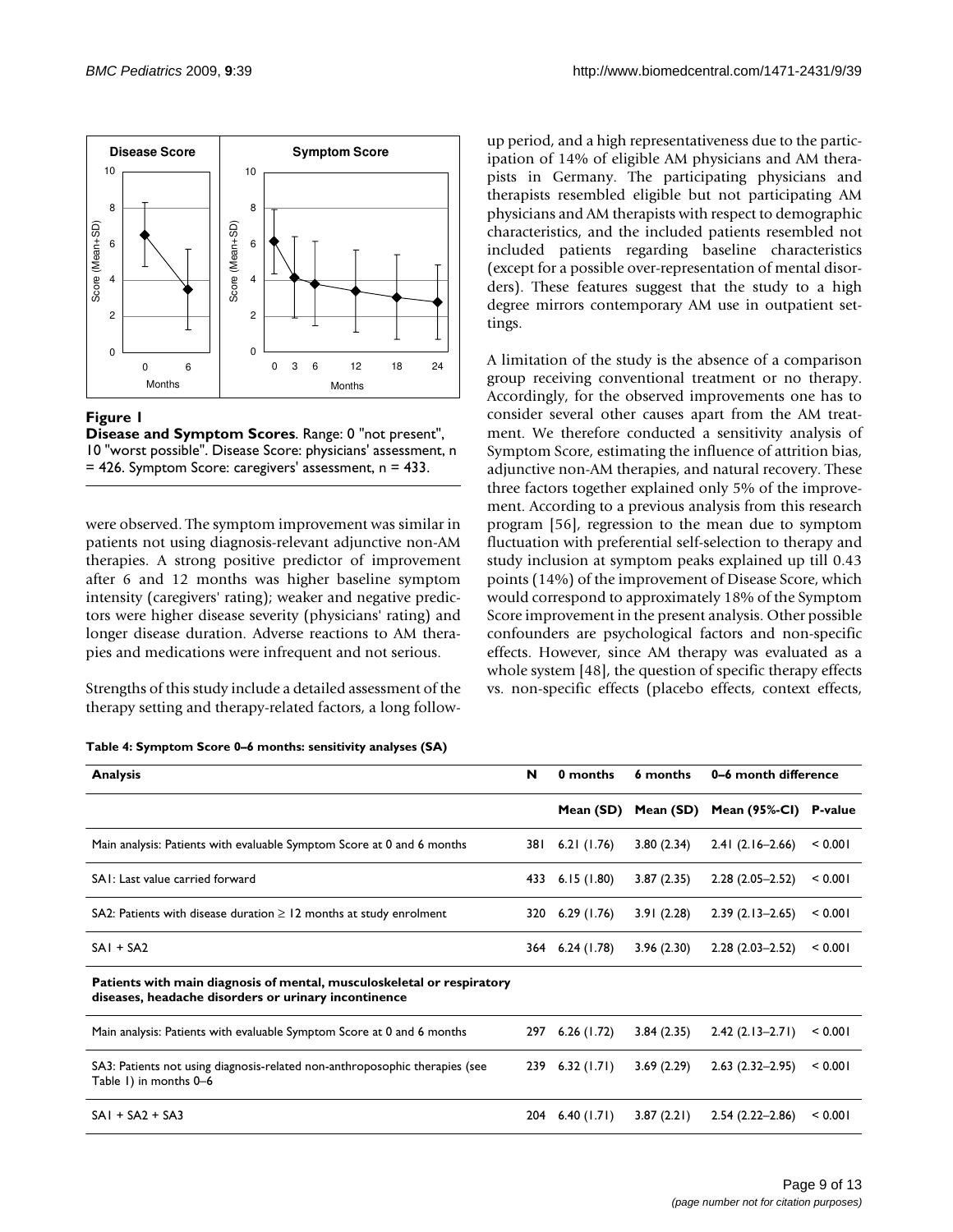| Variable                                                                              | 0–6 months ( $N = 380$ )       |                                   |         | 0-12 months ( $N = 360$ )              |                                   |         |  |
|---------------------------------------------------------------------------------------|--------------------------------|-----------------------------------|---------|----------------------------------------|-----------------------------------|---------|--|
|                                                                                       | Adjusted R <sup>2</sup> change | в<br>(95% confidence<br>interval) |         | P-value Adjusted R <sup>2</sup> change | В<br>(95% confidence<br>interval) | P-value |  |
| Intercept                                                                             |                                | 0.31 (-1.21 to 1.82)              | 0.690   |                                        | 0.67 (-0.57 to 1.90)              | 0.290   |  |
| Symptom Score at<br>enrolment $(0-10)$                                                | 0.17                           | 0.67 (0.54 to 0.81)               | < 0.001 | 0.20                                   | 0.71 (0.58 to 0.84)               | < 0.001 |  |
| Disease Score at<br>enrolment (0-10)                                                  | 0.03                           | $-0.18$ $(-0.32$ to $-0.05)$      | 0.007   | 0.02                                   | -0.21 (-0.34 to -0.08)            | 0.002   |  |
| Main AM therapy<br>modality medical*                                                  | 0.01                           | 0.81 (0.20 to 1.42)               | 0.010   | $---$                                  | $---$                             | ---     |  |
| Previous treatment by<br>physician*                                                   | 0.01                           | $0.60$ (0.11 to 1.09)             | 0.016   | $---$                                  | ---                               | ---     |  |
| Disease duration (years)                                                              | 0.01                           | $-0.10$ $(-0.19$ to $-0.02)$      | 0.018   | 0.02                                   | -0.14 (-0.23 to -0.05)            | 0.002   |  |
| Physiotherapy,<br>occupational therapy or<br>play therapy in months<br>0-6 (sessions) | 0.01                           | $-0.03$ ( $-0.05$ to $-0.003$ )   | 0.029   | ---                                    |                                   | ---     |  |
| Main diagnosis F00-F99<br>Mental and behavioural<br>disorder*                         | $---$                          | ---                               |         | 0.02                                   | $-0.65$ ( $-1.08$ to $-0.22$ )    | 0.003   |  |
| Enrolment by general<br>practitioner*                                                 | $---$                          | $---$                             | ---     | 0.01                                   | 0.58 (0.14 to 1.02)               | 0.010   |  |
|                                                                                       | Total R <sup>2</sup> 0.23      |                                   |         | <b>Total R20.26</b>                    |                                   |         |  |
| <b>Analysis of variance</b><br>for model                                              |                                | <b>F-value</b>                    | P-value |                                        | <b>F-value</b>                    | P-value |  |
|                                                                                       |                                | 19,727                            | < 0.001 |                                        | 26,641                            | < 0.001 |  |

#### **Table 5: Predictors of Symptom Score improvement: results of stepwise multiple linear regression analysis**

Adjusted R<sup>2</sup>: Adjusted coefficient of multiple determination. B: regression coefficient. \*: 0 = no, 1 = yes. ---: Variable not included in the model.

physician-patient interactions, patient expectations etc.) was not an issue of the present analysis.

Since patients were treated by AM physicians who could possibly have an interest in AM therapy having favourable outcomes, study data were largely collected by the patients and not the physicians. Any bias affecting the physicians' documentation would not affect Symptom Score or quality of life, since these clinical outcomes were documented by the patients or caregivers.

This analysis assessed AM as a whole system [48], with subgroup analyses of major therapy modality groups. In the bivariate analyses, symptom improvement was more outspoken among patients receiving AM medical therapy and less outspoken in the rhythmical massage therapy group (Table 3), but this was not reliably confirmed in the multivariate predictor analyses. Other measures of variability of AM treatment, such as the duration of the initial consultation or the number of AM therapy sessions, did not predict symptom improvement.

The strongest predictor of symptom improvement was baseline symptom severity as rated by caregivers. This finding can have several causes, such as more room for improvement and more regression to the mean with higher score values, the hello-goodbye effect, and a higher patient motivation with therapies working better at higher symptom levels [55,56]. Baseline disease severity, rated by the physicians, predicted future improvement in the opposite direction than baseline symptoms (i. e. lower disease severity predicted more improvement while lower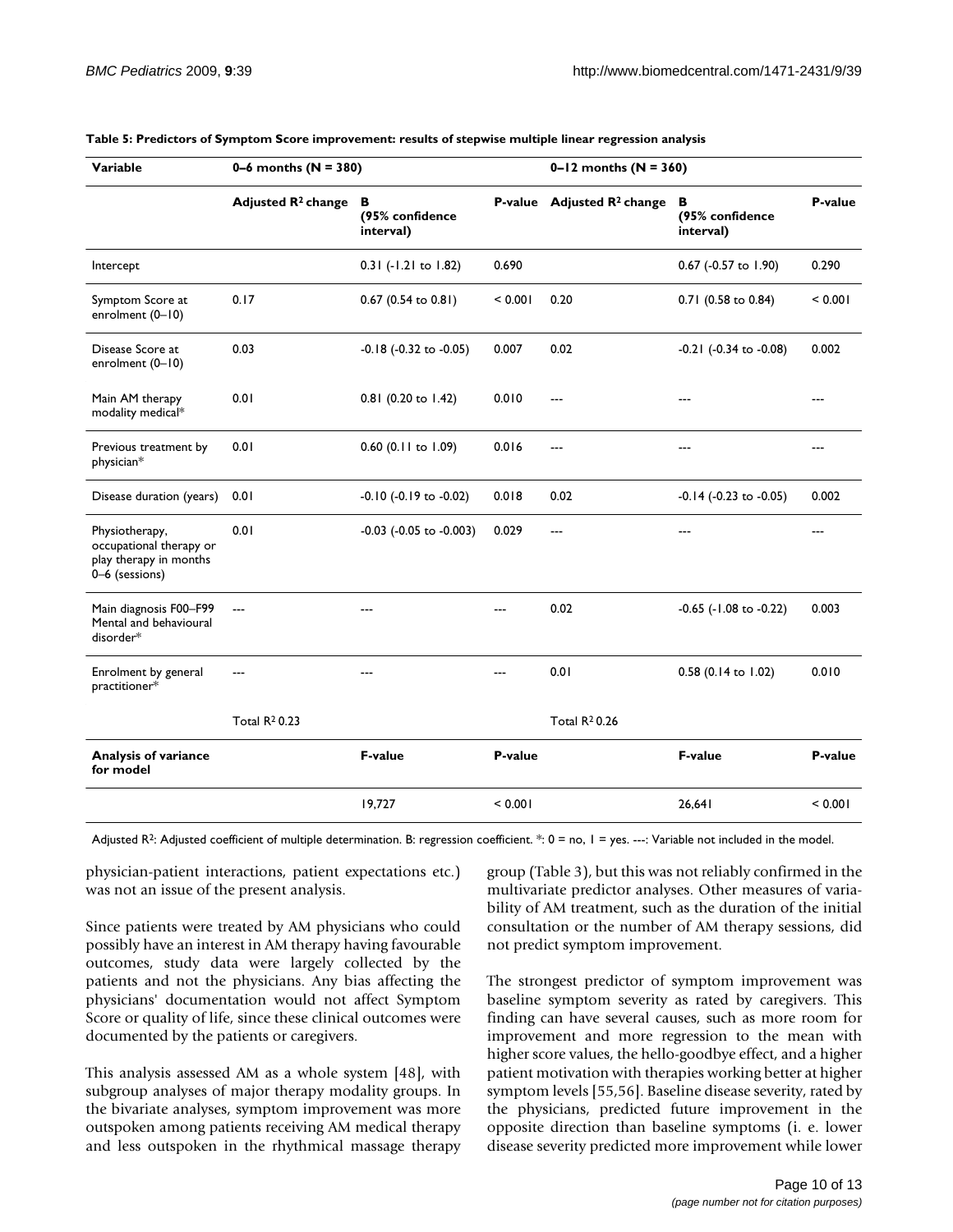symptom intensity predicted less improvement). A possible explanation for this seeming paradox is that physicians incorporate medical knowledge about the patients' prognosis into their severity rating, while caregivers focus more strongly on the symptoms. – A limitation of the predictor analysis is that parental education and occupational levels as well as household income could not be assessed, since these items were not documented for children. In a corresponding predictor analysis in adult patients from the AMOS project, these factors were not associated with symptom improvement (Hamre et al, submitted for publication).

Previous studies have evaluated AM therapy for children with chronic disorders including anorexia nervosa [36,38], atopic diseases [37,43], hyperkinetic disorders [24,45], epilepsy [44], hepatitis B [39], and immune suppression with recurrent respiratory infections following radioactive exposure after the Chernobyl nuclear accident [40-42]. All these studies had some favourable outcomes; the three largest studies (range 79–125 AM patients) found high anorexia cure rates [36], reduced infection rates and normalisation of immune parameters in Chernobyl children [42], and successful epilepsy therapy without conventional anticonvulsive drugs [44]. Except for a pilot study with five patients [24], these studies were performed in inpatient hospitals [36-39] or outpatient clinics [40-45]. In accordance with these studies from secondary care, our study from a predominantly primary care setting showed significant improvements of mental/behavioural, respiratory, and other chronic diseases in children following AM treatment. The largest improvements (large effect sizes, half of patients improved by at least 50% of their baseline scores) were observed for the items which directly measure the conditions treated with AM, i. e. Disease and Symptom Scores.

This study also underlines the role of naturalistic outcome studies in the evaluation of complementary therapies and other complex therapy systems [57,58]. For such outcome studies, several features are called for [48,57-60], which are found in the present study: primary assessment of the whole therapy complex and secondary assessment of therapy components; recruitment of patients in the setting where they are usually treated (here: predominantly primary care); documentation of routine therapy practice while minimising distortion from experimental study conditions; widely used outcomes (here: numerical rating scales); long-term follow-up; and, especially in the case of single-arm studies, a systematic approach to assess and minimise bias.

# **Conclusion**

In this study, children under AM treatment for mental/ behavioural, respiratory, and other chronic diseases had long-term reduction of disease severity and improvement of quality of life. Improvements were similar in patients not using adjunctive non-AM therapies. Although the prepost design of the present study does not allow for conclusions about comparative effectiveness, study findings suggest that AM therapies may play a beneficial role in the long-term care of children with chronic illness.

# **List of abbreviations**

±: standard deviation; 95%-CI: 95% confidence interval; AM: Anthroposophic Medicine; AMOS: Anthroposophic Medicine Outcomes Study; ICD-10: International Classification of Diseases, Tenth Edition; IQR: interquartile range; KINDL: KINDL® Questionnaire for Measuring Health-Related Quality of Life in Children and Adolescents; SA: Sensitivity analysis.

### **Competing interests**

Within the last five years HJH and GSK have received restricted research grants and CM has received lecture fees from the pharmaceutical companies Weleda and Wala, who produce AM medications. Otherwise all authors declare that they have no competing interests.

### **Authors' contributions**

HJH, CMW, GSK, SNW, and HK contributed to study design. HJH, AG, CM, and HK contributed to data collection. HJH and HK wrote the analysis plan, HJH and AG analysed data. HJH was principal author of the paper, had full access to all data, and is guarantor. All authors contributed to manuscript drafting and revision and approved the final manuscript.

### **Acknowledgements**

This study was funded by the Software-AG Stiftung and the Innungskrankenkasse Hamburg, with supplementary grants from the Helixor Stiftung, the Mahle Stiftung, and the Zukunftsstiftung Gesundheit. The sponsors had no influence on design and conduct of the study; collection, management, analysis or interpretation of the data; or preparation, review or approval of the manuscript. Our special thanks go to the study physicians, therapists, and patients for participating.

### **References**

- 1. Judson L: **[Global childhood chronic illness.](http://www.ncbi.nlm.nih.gov/entrez/query.fcgi?cmd=Retrieve&db=PubMed&dopt=Abstract&list_uids=14986511)** *Nurs Adm Q* 2004, **28:**60-66.
- 2. Yeo M, Sawyer S: **[Chronic illness and disability.](http://www.ncbi.nlm.nih.gov/entrez/query.fcgi?cmd=Retrieve&db=PubMed&dopt=Abstract&list_uids=15790645)** *BMJ* 2005, **330:**721-723.
- 3. Janse AJ, Sinnema G, Uiterwaal CS, Kimpen JL, Gemke RJ: **[Quality of](http://www.ncbi.nlm.nih.gov/entrez/query.fcgi?cmd=Retrieve&db=PubMed&dopt=Abstract&list_uids=15851430) [life in chronic illness: perceptions of parents and paediatri](http://www.ncbi.nlm.nih.gov/entrez/query.fcgi?cmd=Retrieve&db=PubMed&dopt=Abstract&list_uids=15851430)[cians.](http://www.ncbi.nlm.nih.gov/entrez/query.fcgi?cmd=Retrieve&db=PubMed&dopt=Abstract&list_uids=15851430)** *Arch Dis Child* 2005, **90:**486-491.
- 4. Ravens-Sieberer U, Ellert U, Erhart M: **[Gesundheitsbezogene](http://www.ncbi.nlm.nih.gov/entrez/query.fcgi?cmd=Retrieve&db=PubMed&dopt=Abstract&list_uids=17514467) [Lebensqualität von Kindern und Jugendlichen in Deutsch](http://www.ncbi.nlm.nih.gov/entrez/query.fcgi?cmd=Retrieve&db=PubMed&dopt=Abstract&list_uids=17514467)land. Eine Normstichprobe für Deutschland aus dem Kinder[und Jugendgesundheitssurvey \(KIGGS\).](http://www.ncbi.nlm.nih.gov/entrez/query.fcgi?cmd=Retrieve&db=PubMed&dopt=Abstract&list_uids=17514467)** *Bundesgesundheitsblatt Gesundheitsforschung Gesundheitsschutz* 2007, **50(5-6):**810-818.
- 5. Stein RE: **[Challenges in long-term health care for children.](http://www.ncbi.nlm.nih.gov/entrez/query.fcgi?cmd=Retrieve&db=PubMed&dopt=Abstract&list_uids=11888416)** *Ambul Pediatr* 2001, **1:**280-288.
- 6. Fielding D, Duff A: **[Compliance with treatment protocols:](http://www.ncbi.nlm.nih.gov/entrez/query.fcgi?cmd=Retrieve&db=PubMed&dopt=Abstract&list_uids=10325743) [interventions for children with chronic illness.](http://www.ncbi.nlm.nih.gov/entrez/query.fcgi?cmd=Retrieve&db=PubMed&dopt=Abstract&list_uids=10325743)** *Arch Dis Child* 1999, **80:**196-200.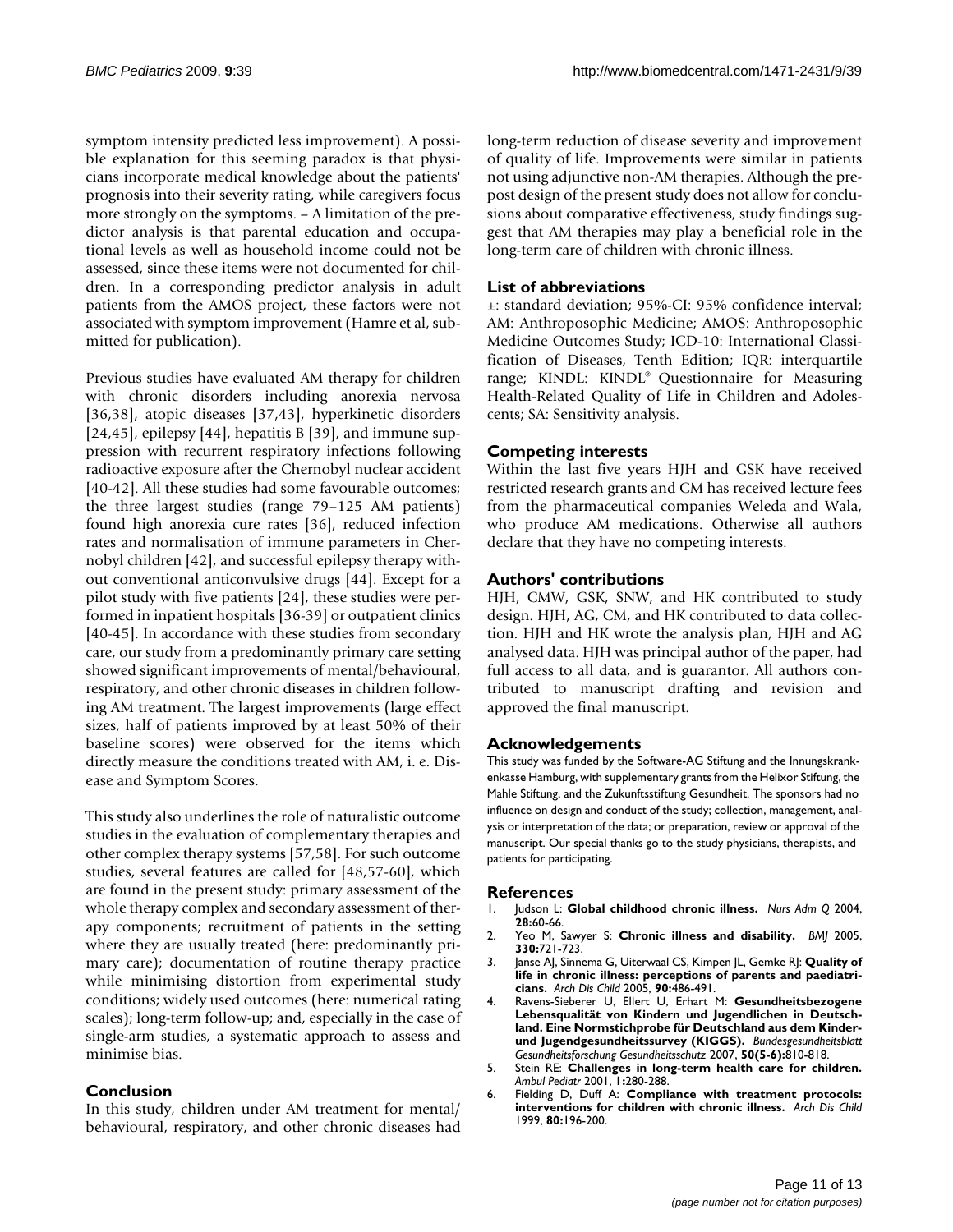- 7. Barlow JH, Ellard DR: **[Psycho-educational interventions for chil](http://www.ncbi.nlm.nih.gov/entrez/query.fcgi?cmd=Retrieve&db=PubMed&dopt=Abstract&list_uids=15527474)[dren with chronic disease, parents and siblings: an overview](http://www.ncbi.nlm.nih.gov/entrez/query.fcgi?cmd=Retrieve&db=PubMed&dopt=Abstract&list_uids=15527474) [of the research evidence base.](http://www.ncbi.nlm.nih.gov/entrez/query.fcgi?cmd=Retrieve&db=PubMed&dopt=Abstract&list_uids=15527474)** *Child Care Health Dev* 2004, **30:**637-645.
- 8. Costello I, Wong IC, Nunn AJ: **[A literature review to identify](http://www.ncbi.nlm.nih.gov/entrez/query.fcgi?cmd=Retrieve&db=PubMed&dopt=Abstract&list_uids=15527475) [interventions to improve the use of medicines in children.](http://www.ncbi.nlm.nih.gov/entrez/query.fcgi?cmd=Retrieve&db=PubMed&dopt=Abstract&list_uids=15527475)** *Child Care Health Dev* 2004, **30:**647-665.
- 9. Ernst E: **[Prevalence of complementary/alternative medicine](http://www.ncbi.nlm.nih.gov/entrez/query.fcgi?cmd=Retrieve&db=PubMed&dopt=Abstract&list_uids=9950300) [for children: a systematic review.](http://www.ncbi.nlm.nih.gov/entrez/query.fcgi?cmd=Retrieve&db=PubMed&dopt=Abstract&list_uids=9950300)** *Eur J Pediatr* 1999, **158:**7-11.
- 10. Simpson N, Roman K: **[Complementary medicine use in chil](http://www.ncbi.nlm.nih.gov/entrez/query.fcgi?cmd=Retrieve&db=PubMed&dopt=Abstract&list_uids=11761206)[dren: extent and reasons. A population-based study.](http://www.ncbi.nlm.nih.gov/entrez/query.fcgi?cmd=Retrieve&db=PubMed&dopt=Abstract&list_uids=11761206)** *Br J Gen Pract* 2001, **51:**914-916.
- 11. Bode H, Muller O, Storck M: **[Complementary/alternative med](http://www.ncbi.nlm.nih.gov/entrez/query.fcgi?cmd=Retrieve&db=PubMed&dopt=Abstract&list_uids=11330849)[icine in chronic paediatric diseases – prevalence and parental](http://www.ncbi.nlm.nih.gov/entrez/query.fcgi?cmd=Retrieve&db=PubMed&dopt=Abstract&list_uids=11330849) [psychological factors.](http://www.ncbi.nlm.nih.gov/entrez/query.fcgi?cmd=Retrieve&db=PubMed&dopt=Abstract&list_uids=11330849)** *Pediatr Rehabil* 2001, **4:**37-38.
- 12. McCann LJ, Newell SJ: **[Survey of paediatric complementary and](http://www.ncbi.nlm.nih.gov/entrez/query.fcgi?cmd=Retrieve&db=PubMed&dopt=Abstract&list_uids=16428365) [alternative medicine use in health and chronic illness.](http://www.ncbi.nlm.nih.gov/entrez/query.fcgi?cmd=Retrieve&db=PubMed&dopt=Abstract&list_uids=16428365)** *Arch Dis Child* 2006, **91:**173-174.
- 13. Madsen H, Andersen S, Nielsen RG, Dolmer BS, Host A, Damkier A: **[Use of complementary/alternative medicine among paediat](http://www.ncbi.nlm.nih.gov/entrez/query.fcgi?cmd=Retrieve&db=PubMed&dopt=Abstract&list_uids=12692715)[ric patients.](http://www.ncbi.nlm.nih.gov/entrez/query.fcgi?cmd=Retrieve&db=PubMed&dopt=Abstract&list_uids=12692715)** *Eur J Pediatr* 2003, **162:**334-341.
- 14. Guthlin C, Lange O, Walach H: **[Measuring the effects of acu](http://www.ncbi.nlm.nih.gov/entrez/query.fcgi?cmd=Retrieve&db=PubMed&dopt=Abstract&list_uids=15113434)[puncture and homoeopathy in general practice: an uncon](http://www.ncbi.nlm.nih.gov/entrez/query.fcgi?cmd=Retrieve&db=PubMed&dopt=Abstract&list_uids=15113434)[trolled prospective documentation approach.](http://www.ncbi.nlm.nih.gov/entrez/query.fcgi?cmd=Retrieve&db=PubMed&dopt=Abstract&list_uids=15113434)** *BMC Public Health* 2004, **4:**6.
- Hamre HJ, Becker-Witt C, Glockmann A, Ziegler R, Willich SN, Kiene H: **[Anthroposophic therapies in chronic disease: The](http://www.ncbi.nlm.nih.gov/entrez/query.fcgi?cmd=Retrieve&db=PubMed&dopt=Abstract&list_uids=15337636) [Anthroposophic Medicine Outcomes Study \(AMOS\).](http://www.ncbi.nlm.nih.gov/entrez/query.fcgi?cmd=Retrieve&db=PubMed&dopt=Abstract&list_uids=15337636)** *Eur J Med Res* 2004, **9:**351-360 [\[http://ifaemm.de/Abstract/PDFs/](http://ifaemm.de/Abstract/PDFs/HH04_2.pdf) [HH04\\_2.pdf\]](http://ifaemm.de/Abstract/PDFs/HH04_2.pdf).
- Witt C, Keil T, Selim D, Roll S, Vance W, Wegscheider K, Willich SN: **[Outcome and costs of homoeopathic and conventional](http://www.ncbi.nlm.nih.gov/entrez/query.fcgi?cmd=Retrieve&db=PubMed&dopt=Abstract&list_uids=16036164) treatment strategies: a comparative cohort study in patients [with chronic disorders.](http://www.ncbi.nlm.nih.gov/entrez/query.fcgi?cmd=Retrieve&db=PubMed&dopt=Abstract&list_uids=16036164)** *Complement Ther Med* 2005, **13:**79-86.
- 17. Moebus S, Lehmann N, Bodeker W, Jöckel KH: **[An analysis of sick](http://www.ncbi.nlm.nih.gov/entrez/query.fcgi?cmd=Retrieve&db=PubMed&dopt=Abstract&list_uids=16472403)[ness absence in chronically ill patients receiving complemen](http://www.ncbi.nlm.nih.gov/entrez/query.fcgi?cmd=Retrieve&db=PubMed&dopt=Abstract&list_uids=16472403)tary and alternative medicine: a longterm prospective [intermittent study.](http://www.ncbi.nlm.nih.gov/entrez/query.fcgi?cmd=Retrieve&db=PubMed&dopt=Abstract&list_uids=16472403)** *BMC Public Health* 2006, **6:**28.
- 18. Steiner R, Wegman I: *Extending practical medicine. Fundamental principles based on the science of the spirit. GA 27. [First published 1925]* Bristol: Rudolf Steiner Press; 2000.
- 19. Evans M, Rodger I: *Anthroposophical medicine: Healing for body, soul and spirit* London: Thorsons; 1992.
- 20. Petersen P: *Der Therapeut als Künstler. Ein integrales Konzept von Psychotherapie und Kunsttherapie* Paderborn: Junfermann-Verlag; 1994.
- 21. Treichler M: *Mensch Kunst Therapie. Anthropologische, medizinische und therapeutische Grundlagen der Kunsttherapien* Stuttgart: Verlag Urachhaus; 1996.
- 22. Bettermann H, von Bonin D, Frühwirth M, Cysarz D, Moser M: **[Effects of speech therapy with poetry on heart rate rhyth](http://www.ncbi.nlm.nih.gov/entrez/query.fcgi?cmd=Retrieve&db=PubMed&dopt=Abstract&list_uids=12104068)[micity and cardiorespiratory coordination.](http://www.ncbi.nlm.nih.gov/entrez/query.fcgi?cmd=Retrieve&db=PubMed&dopt=Abstract&list_uids=12104068)** *Int J Cardiol* 2002, **84:**77-88.
- 23. Cysarz D, von Bonin D, Lackner H, Heusser P, Moser M, Bettermann H: **[Oscillations of heart rate and respiration synchronize dur](http://www.ncbi.nlm.nih.gov/entrez/query.fcgi?cmd=Retrieve&db=PubMed&dopt=Abstract&list_uids=15072959)[ing poetry recitation.](http://www.ncbi.nlm.nih.gov/entrez/query.fcgi?cmd=Retrieve&db=PubMed&dopt=Abstract&list_uids=15072959)** *Am J Physiol Heart Circ Physiol* 2004, **287:**H579-H587.
- 24. Majorek M, Tüchelmann T, Heusser P: **[Therapeutic Eurythmy](http://www.ncbi.nlm.nih.gov/entrez/query.fcgi?cmd=Retrieve&db=PubMed&dopt=Abstract&list_uids=14744506)[movement therapy for children with attention deficit hyper](http://www.ncbi.nlm.nih.gov/entrez/query.fcgi?cmd=Retrieve&db=PubMed&dopt=Abstract&list_uids=14744506)[activity disorder \(ADHD\): a pilot study.](http://www.ncbi.nlm.nih.gov/entrez/query.fcgi?cmd=Retrieve&db=PubMed&dopt=Abstract&list_uids=14744506)** *Complement Ther Nurs Midwifery* 2004, **10:**46-53.
- 25. Kirchner-Bockholt M: *Fundamental principles of curative eurythmy* London: Temple Lodge Press; 1977.
- 26. Seifert G, Driever PH, Pretzer K, Edelhauser F, Bach S, Laue HB, Langler A, Musial-Bright L, Henze G, Cysarz D: **[Effects of complemen](http://www.ncbi.nlm.nih.gov/entrez/query.fcgi?cmd=Retrieve&db=PubMed&dopt=Abstract&list_uids=19398070)[tary eurythmy therapy on heart rate variability.](http://www.ncbi.nlm.nih.gov/entrez/query.fcgi?cmd=Retrieve&db=PubMed&dopt=Abstract&list_uids=19398070)** *Complement Ther Med* 2009, **17:**161-167.
- 27. Hauschka-Stavenhagen M: *Rhythmical massage as indicated by Dr. Ita Wegman* Spring Valley, NY: Mercury Press; 1990.
- 28. Ritchie J, Wilkinson J, Gantley M, Feder G, Carter Y, Formby J: *A model of integrated primary care: anthroposophic medicine* London: Department of General Practice and Primary Care, St Bartholomew's and the Royal London School of Medicine, Queen Mary, University of London; 2001.
- 29. *Anthroposophic Pharmaceutical Codex APC* Second edition. Dornach: The International Association of Anthroposophic Pharmacists IAAP; 2007.
- 30. **Derzeitige Ausbreitung der Anthroposophisch-Medizinischen Bewegung.** In *1924–2004 Sektion für Anthroposophische Medizin. Standortbestimmung/Arbeitsperspektiven* Edited by: Glöckler M. Dornach, Freie Hochschule für Geisteswissenschaft; 2004:7-9.
- 31. *Waldorfschulen weltweit* 2009 [[http://www.waldorfschule.info/de/schu](http://www.waldorfschule.info/de/schulen/index.html) [len/index.html\]](http://www.waldorfschule.info/de/schulen/index.html). Stuttgart: Bund der Freien Waldorfschulen
- 32. *List of centers* 2009 [[http://www.khsdornach.org/en/evz/\]](http://www.khsdornach.org/en/evz/). Dornach: Council for Curative Education and Social Therapy
- 33. Alm JS, Swartz J, Lilja G, Scheynius A, Pershagen G: **[Atopy in chil](http://www.ncbi.nlm.nih.gov/entrez/query.fcgi?cmd=Retrieve&db=PubMed&dopt=Abstract&list_uids=10232315)[dren of families with an anthroposophic lifestyle.](http://www.ncbi.nlm.nih.gov/entrez/query.fcgi?cmd=Retrieve&db=PubMed&dopt=Abstract&list_uids=10232315)** *Lancet* 1999, **353:**1485-1488.
- 34. Flöistrup H, Swartz J, Bergstrom A, Alm JS, Scheynius A, van Hage M, Waser M, Braun-Fahrlander C, Schram-Bijkerk D, Huber M, *et al.*: **[Allergic disease and sensitization in Steiner school children.](http://www.ncbi.nlm.nih.gov/entrez/query.fcgi?cmd=Retrieve&db=PubMed&dopt=Abstract&list_uids=16387585)** *J Allergy Clin Immunol* 2006, **117:**59-66.
- Alm JS, Swartz J, Björksten B, Engstrand L, Engstrom J, Kühn I, Lilja G, Mollby R, Norin E, Pershagen G, *et al.*: **[An anthroposophic lifestyle](http://www.ncbi.nlm.nih.gov/entrez/query.fcgi?cmd=Retrieve&db=PubMed&dopt=Abstract&list_uids=12485315) [and intestinal microflora in infancy.](http://www.ncbi.nlm.nih.gov/entrez/query.fcgi?cmd=Retrieve&db=PubMed&dopt=Abstract&list_uids=12485315)** *Pediatr Allergy Immunol* 2002, **13:**402-411.
- 36. Kienle GS, Kiene H, Albonico HU: **Schäfer 1997 [Catamnestic survey of patients with anorexia nervosa: Treatment outcome and social rehabilitation. Dissertation].** In *Anthroposophic medicine: effectiveness, utility, costs, safety* Stuttgart, New York, Schattauer Verlag; 2006:96-100.
- 37. Knol MGP: *Die Behandlung von Kindern mit Asthma und/oder Ekzem. Forschungsjahr "Anthroposophische Kinderheilkunde" am Gemeinschaftskrankenhaus Herdecke 1. August 1988 bis 01. August 1989* Herdecke: Gemeinschaftskrankenhaus Herdecke; 1989.
- 38. Schmitz S: *Der anthroposophische Ansatz zur Therapie von Magersucht – Eine alternative Behandlungsmethode und ihre Erfolge. Dissertation* Hamburg: Universität Hamburg; 1989.
- 39. Sienkiewicz D, Kacmarski M, Lebenszteijn DM: **Natural therapy of children with chronic persistent hepatitis B. Preliminary report.** *Med Sci Monit* 1997, **3:**446-450.
- Lukyanova EM, Chernyshov VP, Omelchenko LI, Slukvin II, Pochinok TV, Antipkin JG, Voichenko IV, Heusser P, Schniedermann G: **Die Behandlung immunsupprimierter Kinder nach dem Tschemobyl-Unfall mit Viscum album (Iscador): klinische und immunologische Untersuchungen.** *Forsch Komplementärmed* 1994:58-70.
- 41. Chernyshov VP, Omelchenko LI, Heusser P, Slukvin II, Vodyanik MA, Galazyuk LV, Vykhovanets EV, Pochinok TV, Chernychov AV, Gurmenyuk ME, *et al.*: **Immunomodulatory actions of Viscum album (Iscador) in children with recurrent respiratory disease as a result of the Chernobyl nuclear accident.** *Complement Ther Med* 1997, **5:**141-146.
- 42. Chernyshov VP, Heusser P, Omelchenko LI, Chernyshova LI, Vodyanik MA, Vykhovanets EV, Galazyuk LV, Pochinok TV, Gaiday NV, Gumenyuk ME, *et al.*: **[Immunomodulatory and clinical effects of](http://www.ncbi.nlm.nih.gov/entrez/query.fcgi?cmd=Retrieve&db=PubMed&dopt=Abstract&list_uids=11317168) [Viscum album \(Iscador M and Iscador P\) in children with](http://www.ncbi.nlm.nih.gov/entrez/query.fcgi?cmd=Retrieve&db=PubMed&dopt=Abstract&list_uids=11317168) recurrent respiratory infections as a result of the Chernobyl [nuclear accident.](http://www.ncbi.nlm.nih.gov/entrez/query.fcgi?cmd=Retrieve&db=PubMed&dopt=Abstract&list_uids=11317168)** *Am J Ther* 2000, **7:**195-203.
- 43. Kienle GS, Kiene H, Albonico HU: **Ecker 2001 [Anthroposophical asthma therapy: A comparison. Is it as good as inhalative corticosteroids?].** In *Anthroposophic medicine: effectiveness, utility, costs, safety* Stuttgart, New York, Schattauer Verlag; 2006:101-104.
- 44. Madeleyn R: **Gesichtspunkte zur Epilepsie und deren Behandlungsmöglichkeit bei Kindern.** *Der Merkurstab* 1990, **43:**369-384.
- 45. Seeskari D, Michelsson K: *Art therapy for children with ADHD and associated symptoms* Helsinki: MBD-infocenter; 1998.
- 46. Hamre HJ, Witt CM, Glockmann A, Ziegler R, Willich SN, Kiene H: **[Health costs in anthroposophic therapy users: a two-year](http://www.ncbi.nlm.nih.gov/entrez/query.fcgi?cmd=Retrieve&db=PubMed&dopt=Abstract&list_uids=16749921) [prospective cohort study.](http://www.ncbi.nlm.nih.gov/entrez/query.fcgi?cmd=Retrieve&db=PubMed&dopt=Abstract&list_uids=16749921)** *BMC Health Serv Res* 2006, **6:**65.
- 47. Hamre HJ, Witt CM, Glockmann A, Tröger W, Willich SN, Kiene H: **[Use and safety of anthroposophic medications in chronic dis](http://www.ncbi.nlm.nih.gov/entrez/query.fcgi?cmd=Retrieve&db=PubMed&dopt=Abstract&list_uids=17147463)**[ease: a 2-year prospective analysis.](http://www.ncbi.nlm.nih.gov/entrez/query.fcgi?cmd=Retrieve&db=PubMed&dopt=Abstract&list_uids=17147463) **29:**1173-1189.
- 48. Boon H, MacPherson H, Fleishman S, Grimsgaard S, Koithan M, Norheim AJ, Walach H: **[Evaluating complex healthcare systems: a](http://www.ncbi.nlm.nih.gov/entrez/query.fcgi?cmd=Retrieve&db=PubMed&dopt=Abstract&list_uids=17965757) [critique of four approaches.](http://www.ncbi.nlm.nih.gov/entrez/query.fcgi?cmd=Retrieve&db=PubMed&dopt=Abstract&list_uids=17965757)** *eCAM* 2007, **4:**279-285.
- 49. Downie WW, Leatham PA, Rhind VM, Wright V, Branco JA, Anderson JA: **[Studies with pain rating scales.](http://www.ncbi.nlm.nih.gov/entrez/query.fcgi?cmd=Retrieve&db=PubMed&dopt=Abstract&list_uids=686873)** *Ann Rheum Dis* 1978, **37:**378-381.
- 50. Ravens-Sieberer U, Bullinger M: **[Assessing health-related quality](http://www.ncbi.nlm.nih.gov/entrez/query.fcgi?cmd=Retrieve&db=PubMed&dopt=Abstract&list_uids=9691720) [of life in chronically ill children with the German KINDL: first](http://www.ncbi.nlm.nih.gov/entrez/query.fcgi?cmd=Retrieve&db=PubMed&dopt=Abstract&list_uids=9691720)**